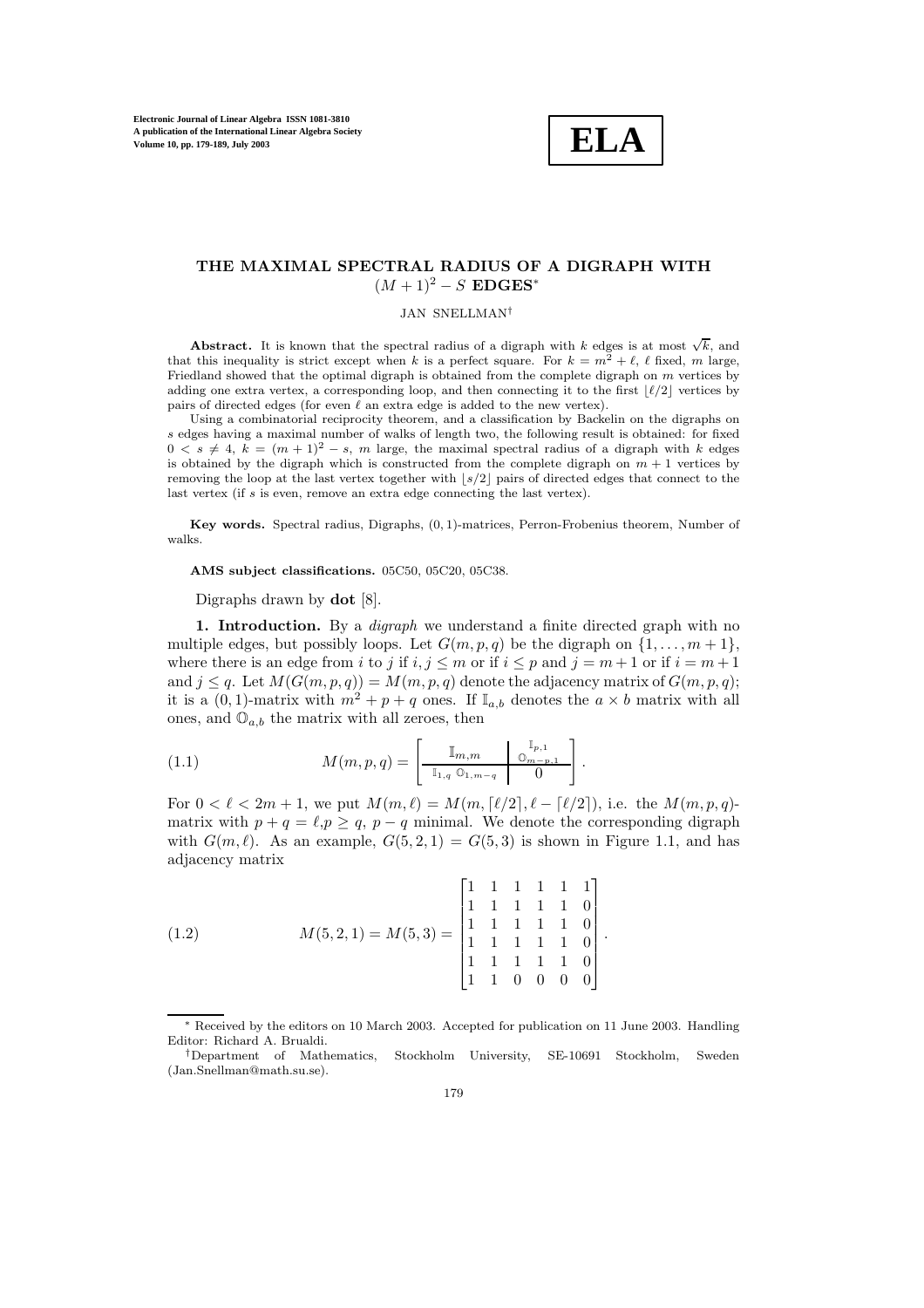



FIG. 1.1.  $G(5, 2, 1) = G(5, 3)$ 

Brualdi and Hoffman [2] studied the following question: if the number of ones in a  $(0, 1)$ -matrix A is a specified integer d, give an upper bound for the spectral radius  $\rho(A)$ . They showed that when  $d = m^2$  or  $d = m^2 + 1$  then the maximal spectral radius is m, and is obtained by the matrix  $M(m, 0)$  and  $M(m, 1)$ , respectively. They also gave an example, due to Don Coppersmith, which shows that  $M(3,3)$  is not optimal. For the special case of symmetric (0, 1)-matrices, they determined the maximal spectral radius when  $d = \binom{m}{2}$  (the maximal spectral radius is optained by the complete graph on  $d$  vertices) and gave a conjecture for what happens when

$$
\binom{m}{2}
$$

This conjecture was later proved by Rowlinson [12]. Friedland [6] showed that for a fixed  $\ell$  there is an  $L(\ell)$  such that for  $m \ge L(\ell)$  the maximal spectral radius of a  $(0, 1)$ -matrix with  $m^2 + \ell$  ones is achieved by the matrix  $M(m, \ell)$ . He conjectured that for any  $m, \ell, 0 \leq \ell \leq 2m+1$ , the maximal spectral radius of a  $(0, 1)$ -matrix with  $m^2 + \ell$  ones is achieved by some  $(m+1) \times (m+1)$  matrix. For  $m^2 + \ell = (m+1)^2 - 4$ , he showed that the optimal matrix is *not*  $M(m, \ell)$  but rather

(1.3) 
$$
\left[\begin{array}{c|c}\mathbb{I}_{m-1,m-1} & \mathbb{I}_{m-1,2} \\
\hline \mathbb{I}_{2,m-1} & \mathbb{O}_{2,2}\end{array}\right].
$$

The counter-example due to Don Coppersmith, mentioned above, is of this type. It is reasonable to believe that these are the *only exceptions* and that for other  $\ell$ ,  $M(m, \ell)$ is optimal.

We show a weaker result: for a fixed  $s \neq 4$  there is an  $S(s)$  such that for  $m \geq S(s)$ the maximal spectral radius of a digraph with  $(m + 1)^2 - s$  edges is achieved by the digraph  $G(m, 2m + 1 - s)$ .

Our main tools are the following: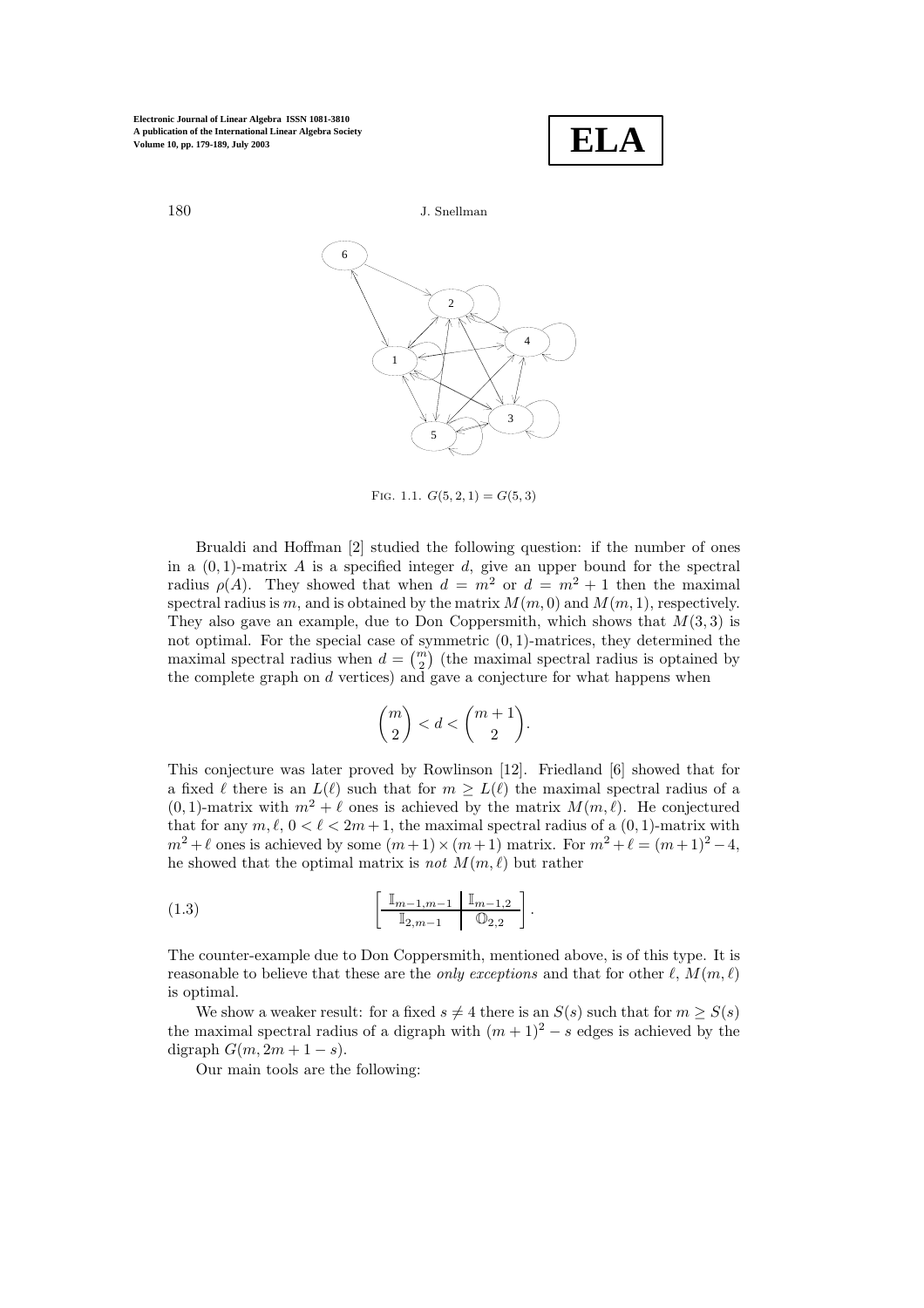$$
\boxed{\textbf{ELA}}
$$

1. A combinatorial reciprocity theorem by Fröberg [7], Carlitz-Scoville-Vaughan [5], and Gessel [9], which asserts that for a digraph A, the generating series

(1.4) 
$$
H_A(t) = \sum_{n=0}^{\infty} \chi_n(A) t^n,
$$

of  $\chi_n(A)$ , the number of walks of length  $n-1$  in A, is related to the series of the complementary digraph by  $H_A(t)H_{\bar{A}}(-t) = 1$ ,

2. A classification by Backelin [1] of the digraphs of s edges with maximal number of walks of length 2.

The proof runs as follows: Backelin's classification shows that for  $s > 6$ , m sufficiently large, the digraph with the following adjacency matrix has the maximal number of walks of length 2 among digraphs with s edges and  $m + 1$  vertices:

(1.5) 
$$
\left[\begin{array}{c|c}\n\mathbb{O}_{m,m} & \mathbb{O}_{m-s/2,1} \\
\hline\n\mathbb{O}_{1,m-s/2} & \mathbb{I}_{1,m-s/2} & 1\n\end{array}\right].
$$

The generating series for walks in that graph is

$$
1 + (m+1)t + st^2 + ct^3 + O(t^4),
$$

so the generating series for the complementary graph, which has adjacency matrix  $M(m, 2m + 1 - s)$ , is

$$
\frac{1}{1-(m+1)t+st^2-ct^3+O(t^4)}.
$$

For any other digraph with s edges and  $m + 1$  vertices, we have that the generating series is

$$
\frac{1}{1-(m+1)t+st^2-dt^3+O(t^4)},
$$

with  $d \leq c$ . A perturbation analysis yields that the pole of smallest modulus is located at  $m^{-1}$  + sm<sup>-3</sup> − cm<sup>-4</sup> in the first case and at  $m^{-1}$  + sm<sup>-3</sup> − dm<sup>-4</sup> in the second, so the first series has smaller radius of convergence, hence faster growth of the coefficients. Consequently, the first graph has the larger spectral radius.

**2. The proof.** For any digraph A, let

(2.1) 
$$
H_A(t) = \sum_{n=0}^{\infty} \chi_n(A) t^n,
$$

where  $\chi_n(A)$  denotes the number of walks of length  $n-1$  in A, with the convention that  $\chi_0(A) = 1$ ,  $\chi_1(A) =$  the number of vertices in A, and  $\chi_2(A) =$  the number of edges in  $A$ . Let

(2.2) 
$$
R(A) = \frac{1}{\lim_{n \to \infty} \sqrt[n]{\chi_n(A)}}
$$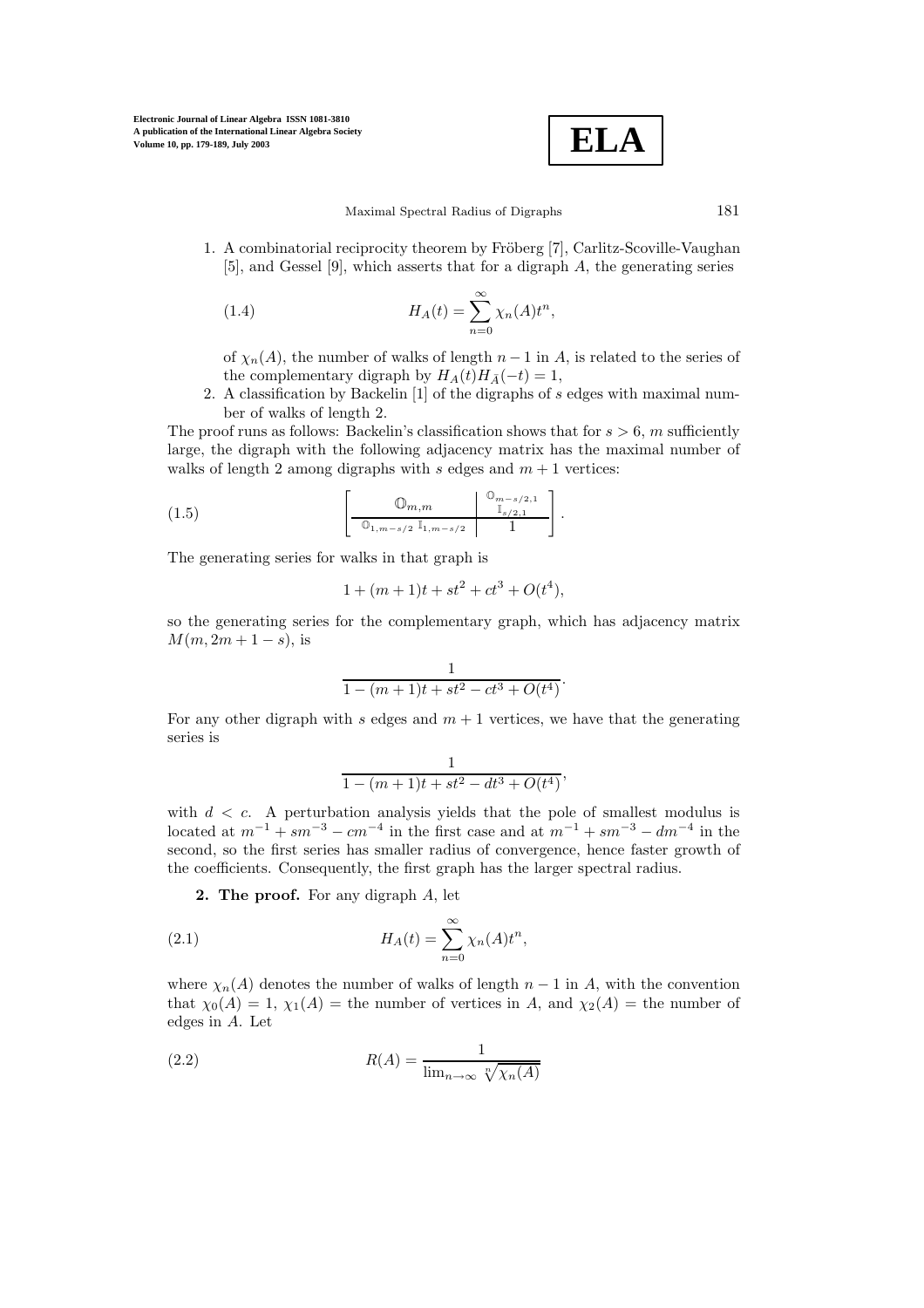**ELA**

182 J.Snellman

be the radius of convergence of  $H_A(t)$ , and let  $\rho(A)=1/R(A)$ . If the adjacency matrix  $M(A)$  of A is irreducible then  $\rho(A) > 0$  is the largest eigenvalue of  $M(A)$ .

For  $(m + 1)^2 - s > m^2 + 1$ , let  $\mathcal{DI}(m, s)$  denote the finite set of digraphs on  $\{1,\ldots,m+1\}$  having precisely  $(m+1)^2-s$  edges. Let  $\mathcal{PDI}(m, s) \subset \mathcal{DI}(m, s)$  denote the subset consisting of those digraphs whose  $(0, 1)$ -adjacency matrix can be regarded as the Young diagram of a numerical partition of  $(m+1)^2 - s$ ; in other words, the rows and columns of the adjacency matrix should be weakly decreasing. Then  $PDI(m, s)$ is finite, and the cardinality does not depend on  $m$  as long as  $m$  is sufficiently large. Furthermore every digraph in  $PDT(m, s)$  is connected in the directed sense, i.e. there is a directed walk between any two vertices. Hence the adjacency matrix of an element in  $PDI(m, s)$  is by definition *irreducible*. Furthermore, by a result of Schwarz [13],

(2.3) 
$$
\max \{ \rho(A) | A \in \mathcal{DI} \} = \max \{ \rho(A) | A \in \mathcal{PDI}(m, s) \}.
$$

Let  $\overline{A}$  denote the complementary graph of A, i.e. the digraph on  $\{1,\ldots,m+1\}$ which has an edge  $i \rightarrow j$  iff there isn't an edge  $i \rightarrow j$  in A. Then the following relation holds (see the discussion at the end of this article)

(2.4) 
$$
H_A(t)H_{\bar{A}}(-t) = 1.
$$

If  $A \in \mathcal{PDI}(m, s)$ , then  $\overline{A}$  is a digraph on  $m+1$  vertices with s edges. We have that

(2.5) 
$$
H_{\bar{A}}(t) = 1 + (m+1)t + st^2 + ct^3 + O(t^4)
$$

where c is the number of walks in  $\overline{A}$  of length 2.

**2.1. The case**  $s > 6$ . Suppose first that  $s > 6$ . Backelin [1] showed that among all digraphs with s edges, the so-called *saturated stars* have the maximal number of walks of length 2. By a saturated star with  $s = 2k - 1$  edges is meant the digraph with edges  $(1, i)$  and  $(i, 1)$  for  $1 \leq i \leq k$ ; for  $s = 2k$  we add the edge  $(1, k + 1)$ . So the saturated stars with 9 and 10 edges looks as in Figure 2.1



Fig. 2.1. Saturated star digraphs with 9 and 10 edges

Note that if R is a saturated star, then the graph on  $m+1$  vertices, which has an edge  $i \rightarrow j$  iff  $(m+2-i) \rightarrow (m+2-j)$  is not an edge in R, is of the form  $G(m, s)$ . For instance, the digraphs above have adjacency matrices

$$
(2.6) \qquad \qquad \begin{bmatrix} 1 & 1 & 1 & 1 & 1 \\ 1 & 0 & 0 & 0 & 0 \\ 1 & 0 & 0 & 0 & 0 \\ 1 & 0 & 0 & 0 & 0 \\ 1 & 0 & 0 & 0 & 0 \end{bmatrix} \quad \text{and} \quad \begin{bmatrix} 1 & 1 & 1 & 1 & 1 \\ 1 & 0 & 0 & 0 & 0 \\ 1 & 0 & 0 & 0 & 0 \\ 1 & 0 & 0 & 0 & 0 \\ 1 & 0 & 0 & 0 & 0 \\ 0 & 0 & 0 & 0 & 0 \end{bmatrix}
$$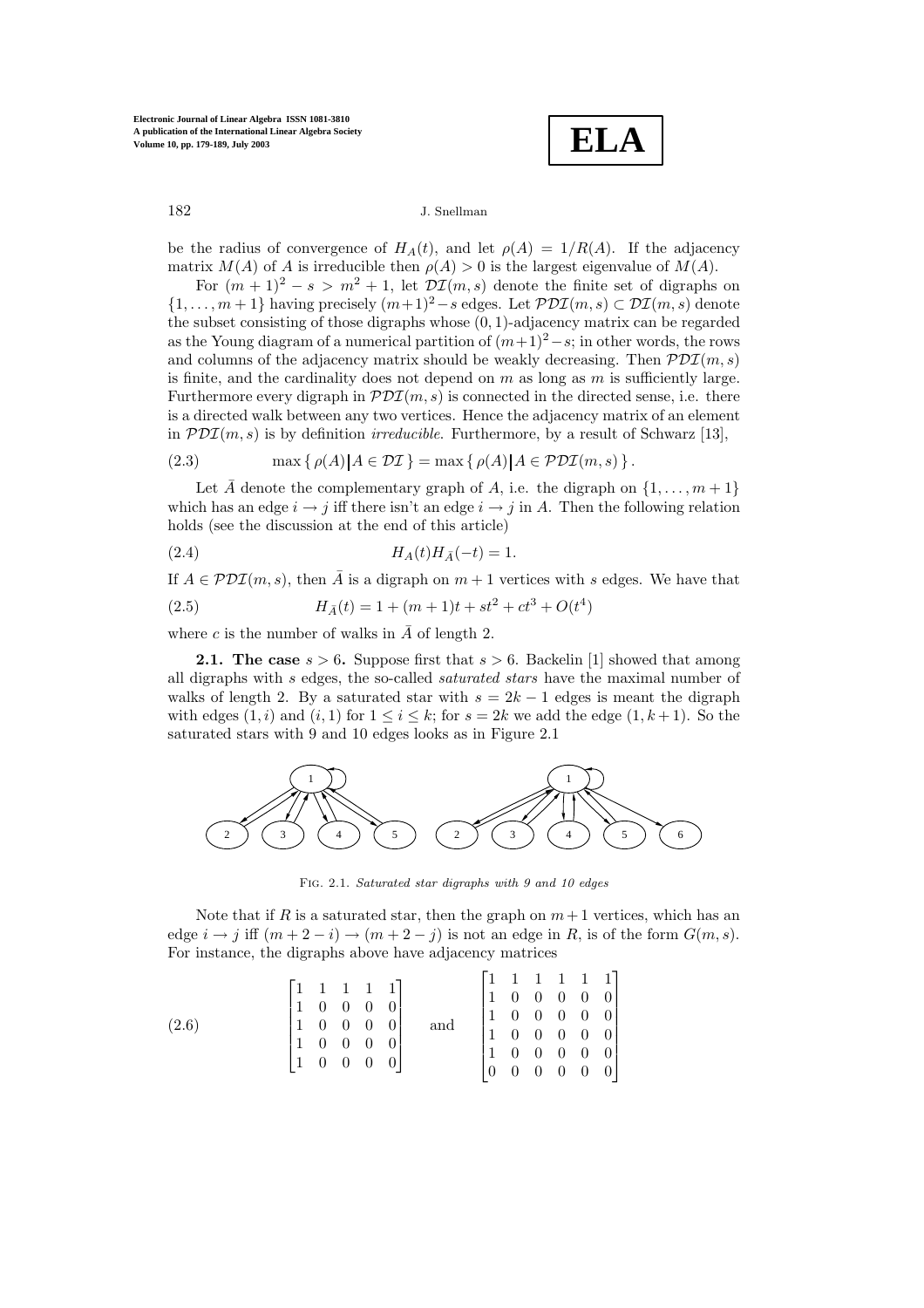

and if we take  $m = 7$  we get the following adjacency matrices for the relabeled complementary graphs:

|       |                | $\begin{bmatrix} 1 & 1 & 1 & 1 & 1 & 1 & 1 & 1 \end{bmatrix}$      |  |                                  |   |     | $\begin{bmatrix} 1 & 1 & 1 & 1 & 1 & 1 & 1 & 1 \end{bmatrix}$      |                   |                |                |  |
|-------|----------------|--------------------------------------------------------------------|--|----------------------------------|---|-----|--------------------------------------------------------------------|-------------------|----------------|----------------|--|
| (2.7) |                | $\begin{array}{ccccccc} 1 & 1 & 1 & 1 & 1 & 1 & 1 & 1 \end{array}$ |  |                                  |   | and | 1 1 1 1 1 1 1 1 1                                                  |                   |                |                |  |
|       |                |                                                                    |  |                                  |   |     | $\begin{array}{ccccccc} 1 & 1 & 1 & 1 & 1 & 1 & 1 & 1 \end{array}$ |                   |                |                |  |
|       |                | 1 1 1 1 1 1 1 0                                                    |  |                                  |   |     | 1 1 1 1 1 1 1 0                                                    |                   |                |                |  |
|       |                | 1 1 1 1 1 1 0                                                      |  |                                  |   |     | $1 \quad 1 \quad 1 \quad 1 \quad 1 \quad 1 \quad 0$                |                   |                |                |  |
|       |                | 1 1 1 1 1 1 1 0                                                    |  |                                  |   |     | 1 1 1 1 1 1 1 0                                                    |                   |                |                |  |
|       |                | 1 1 1 1 1 1 1 0                                                    |  |                                  |   |     | 1 1 1 1 1 1 1 0                                                    |                   |                |                |  |
|       | $\overline{1}$ | 1 0 0 0                                                            |  | $\begin{array}{c} 0 \end{array}$ | 0 |     |                                                                    | $0\quad 0\quad 0$ | $\overline{0}$ | $\overline{0}$ |  |

Now suppose that R is a saturated star, and that A is the digraph on  $m + 1$ vertices obtained from R as above. So  $\overline{A}$  and R differ only in that  $\overline{A}$  has some isolated vertices. Let R' be a a different digraph with s edges. Let  $\bar{B}$  be the digraph obtained by adjoining isolated vertices, so that the total number of vertices becomes  $m+1$ . Let  $B = \overline{\overline{B}}$ . Then

(2.8) 
$$
H_{\bar{B}}(t) = 1 + (m+1)t + st^2 + dt^3 + O(t^4),
$$

where d is the number of walks in R' of length 2. By Backelin's result,  $c > d$ . Hence we have that

(2.9)  
\n
$$
H_A(t) - H_B(t) = \frac{1}{1 - (m+1)t + st^2 - ct^3 + O(t^4)}
$$
\n
$$
-\frac{1}{1 - (m+1)t + st^2 - dt^3 + O(t^4)}
$$
\n
$$
= (c - d)t^3 + O(t^4)
$$

so we have at once that  $A$  has strictly more walks of length 2 than  $B$  has. By induction, we can show that

LEMMA 2.1. *The exponent of*  $t^i$  *in* (2.9) *is a polynomial in* m *of degree*  $i - 3$ *,* leading coefficient  $(i - 2)(c - d)$ *with leading coefficient*  $(i - 2)(c - d)$ *.* 

Thus, for any  $j$ , by taking m sufficiently large, we can achieve that the coefficients of  $t^i$ ,  $i \leq j$ , in (2.9) are all positive. Recall that  $PDI(m, s)$  is finite. Hence, for any j, if we take  $m$  sufficiently large, then  $A$  has the maximal number of walks of length j among the  $B \in \mathcal{PDI}(m, s)$ .

In [14] it is shown that if  $\mathfrak G$  is a digraph with adjacency matrix M, then  $H_{\mathfrak G}(t)$  =  $P(t)/Q(t)$ , where  $Q(t) = \det(I - tM)$ , and  $P(t)$  is a polynomial of smaller degree then Q. Hence  $H_{\bar{A}}(t)$ ,  $H_{\bar{B}}(t)$ ,  $H_{A}(t)$ ,  $H_{B}(t)$  are all rational functions. Let  $r = r(m, c)$  be the pole of  $H_A(t)$  that is closest to origin. Then  $1/r$  is the eigenvalue of M of largest modulus, so from the Perron-Frobenius theorem it follows that if  $\mathfrak G$  is connected in the directed sense then  $r$  is a positive real number. Writing

(2.10) 
$$
H_A(t) = \frac{1}{1 - (m+1)t + st^2 - ct^3 + t^4 \frac{b_0 + b_1 t + \dots + b_{N_1} t^{N_1}}{1 + a_1 t + a_2 t^2 + \dots + a_{N_2} t^{N_2}}}
$$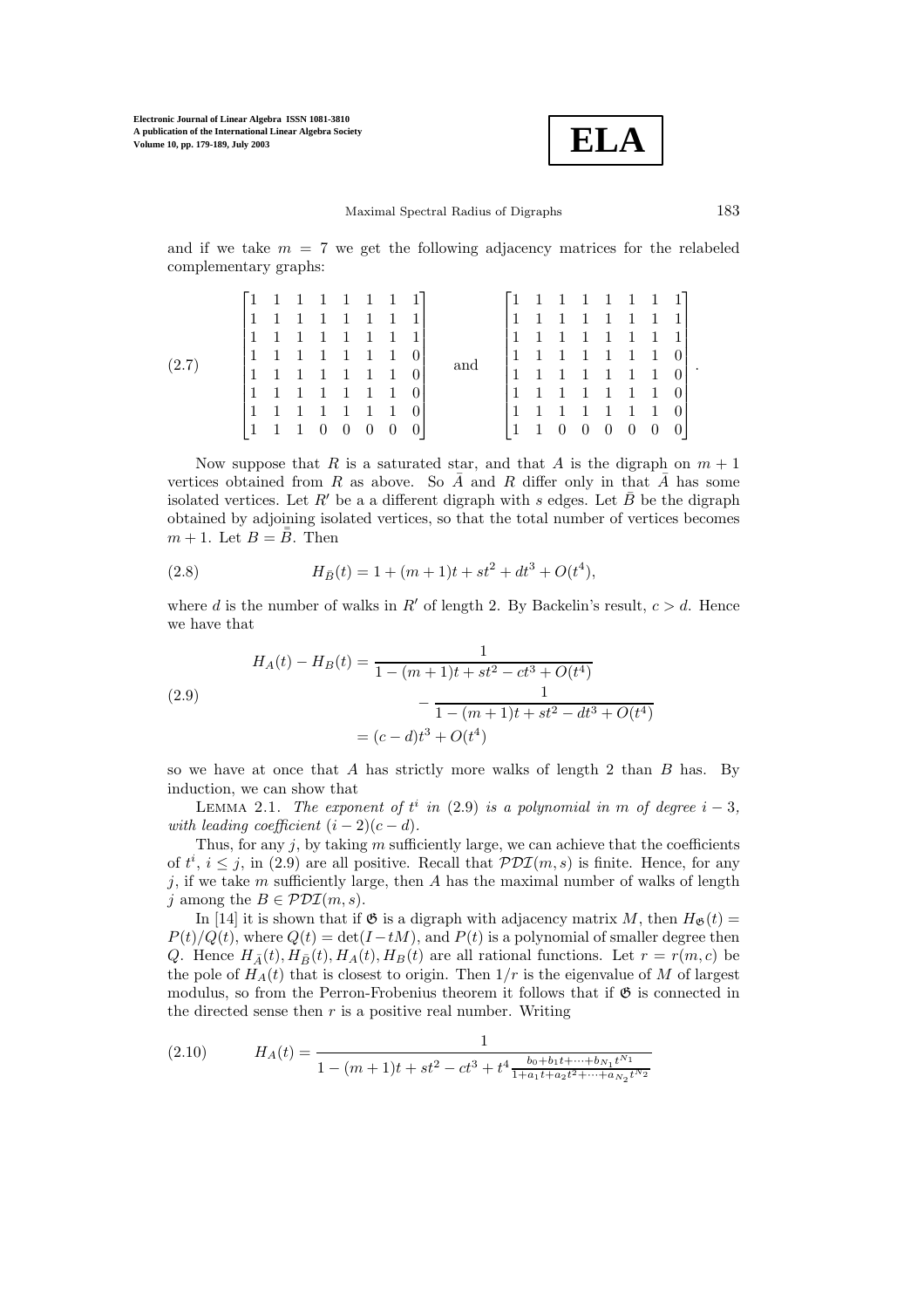**ELA**

### 184 J.Snellman

we have that  $r(m, c)$  is the smallest real root of

$$
(2.11) \quad (1 + a_1t + a_2t^2 + \dots + a_{N_2}t^{N_2})(1 - (m+1)t + st^2 - ct^3) + t^4(b_0 + b_1t + \dots + b_{N_1}t^{N_1}) = 0.
$$

We are interested in the asymptotic behavior of r as  $m \to \infty$ . As we will show below, we can expand  $r(m, c)$  as a Laurent series in m as

$$
(2.12) r(m, c) = m^{-1} + sm^{-3} - cm^{-4} + (2s^2 + b_0)m^{-5} + (b_1 - a_1b_0 - 5cs)m^{-6} + O(m^{-7}).
$$

Applying similar analysis for the pole  $r*(m, d)$  of  $H_B(t)$  that has the smallest modulus, we get

$$
r(m, c) - r^*(m, d) = -(c - d)m^{-4} + O(m^{-5}),
$$

so

$$
r(m, c) < r^*(m, d).
$$

Thus, for large m,  $H_A(t)$  has strictly smaller radius of convergence than  $H_B(t)$ . When we combine this with Lemma  $2.1$  we see that by taking  $m$  sufficiently large, we can achieve that  $H_A(t) \gg H_B(t)$ , i.e. that *all* coefficients of  $H_A(t)$  are at least the corresponding coefficients of  $H_B(t)$ . In fact, the inequality is strict for exponents more than 2.

**2.1.1. Perturbation analysis of the positive root.** We now show how to derive the expansion (2.12). Replacing  $m + 1$  by  $1/\varepsilon$  in (2.11), and clearing denominators, we get

$$
(2.13) \quad (1 + a_1t + a_2t^2 + \dots + a_{N_2}t^{N_2})(\varepsilon - t + \varepsilon st^2 - \varepsilon ct^3) + \varepsilon t^4(b_0 + b_1t + \dots + b_{N_1}t^{N_1}) = 0.
$$

The unperturbed equation is

(2.14) 
$$
(1 + a_1t + a_2t^2 + \cdots + a_{N_2}t^{N_2})(-t) = 0,
$$

which has a root at  $t = 0$ . We introduce the scaling  $t = \varepsilon T$  and get

$$
(2.15) \quad (1 + a_1\varepsilon T + a_2\varepsilon^2 T^2 + \dots + a_{N_2}\varepsilon^{N_2}T^{N_2})(\varepsilon - \varepsilon T + \varepsilon^3 sT^2 - \varepsilon^4 cT^3) + \varepsilon^5 T^4(b_0 + b_1\varepsilon T + \dots + b_{N_1}\varepsilon^{N_1}T^{N_1}) = 0
$$

hence

$$
(2.16) \quad (1 + a_1 \varepsilon T + a_2 \varepsilon^2 T^2 + \dots + a_{N_2} \varepsilon^{N_2} T^{N_2}) (1 - T + \varepsilon^2 s T^2 - \varepsilon^3 c T^3) + \varepsilon^4 T^4 (b_0 + b_1 \varepsilon T + \dots + b_{N_1} \varepsilon^{N_1} T^{N_1}) = 0.
$$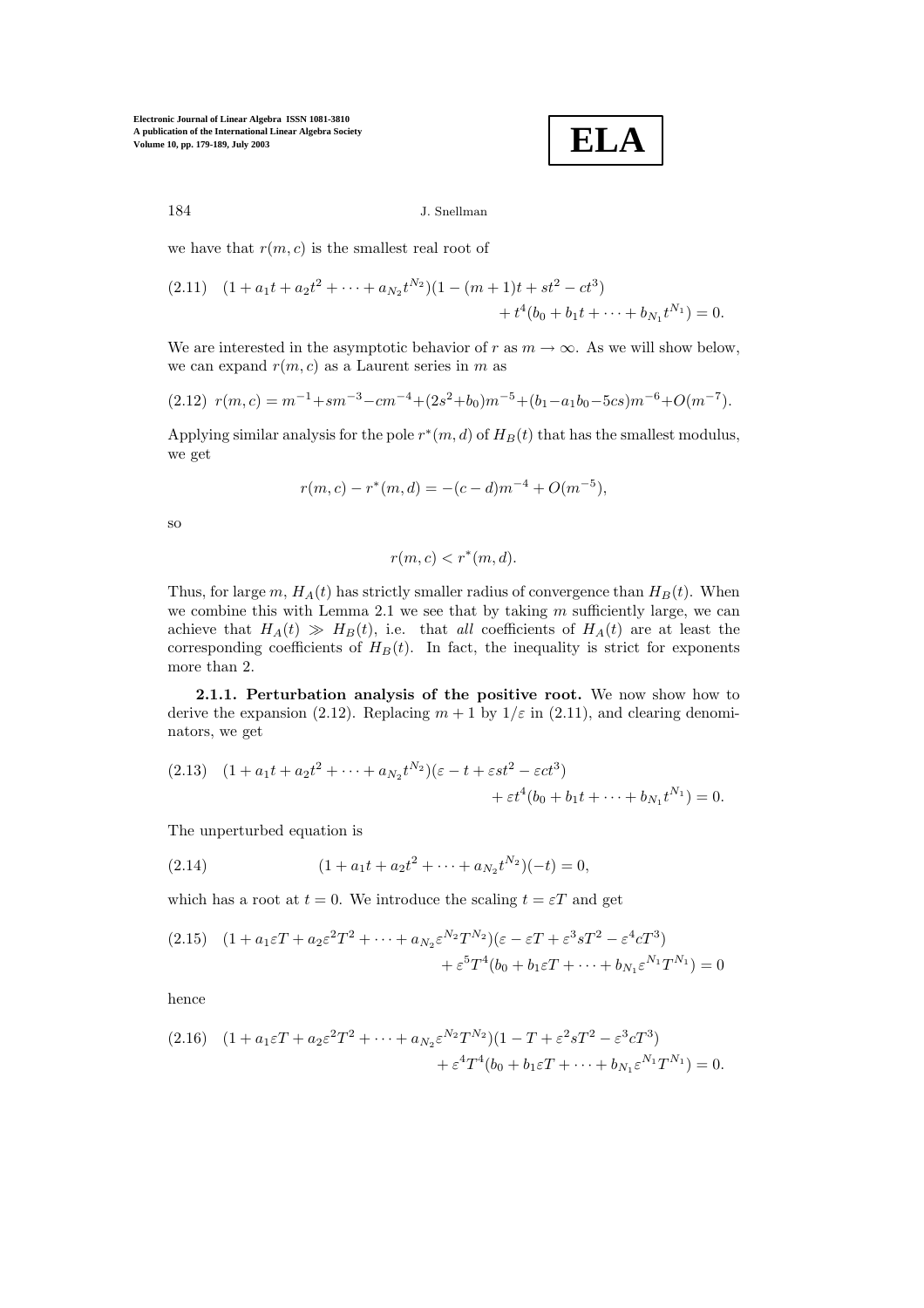

Maximal Spectral Radius of Digraphs 185

The unperturbed equation is now  $1 - T = 0$ . Hence,  $T = O(1)$  and  $T^{-1} = O(1)$ , so this is the correct scaling. We make the substitution  $Y = T - 1$  and get

$$
(2.17)
$$
\n
$$
[1 + a_1\varepsilon(Y+1) + a_2\varepsilon^2(Y+1)^2 + \dots + a_{N_2}\varepsilon^{N_2}(Y+1)^{N_2}] [-Y + \varepsilon^2 s(Y+1)^2 - \varepsilon^3 c(Y+1)^3] + \varepsilon^4 (Y+1)^4 (b_0 + b_1\varepsilon(Y+1) + \dots + b_{N_1}\varepsilon^{N_1}(Y+1)^{N_1}) = 0.
$$

It is now clear that Y can be expanded in powers of  $\varepsilon$ , so we make the *Ansatz* 

(2.18) 
$$
Y = \sum_{i=1}^{\infty} w_i \varepsilon^i.
$$

Collecting the coefficients of the powers of  $\varepsilon$  in (2.17) we have

(2.19) 1:  
\n
$$
\begin{array}{ll}\n(2.20) & \varepsilon: & -w_1 \\
(2.21) & \varepsilon^2: & s - a_1 w_1 - w_2 \\
(2.22) & \varepsilon^3: & 2sw_1 + a_1 s - c - a_1 w_1^2 - a_1 w_2 - a_2 w_1 - w - 3 \\
(2.23) & \varepsilon^4: & 2sw_2 + sw_1^2 - 3cw_1 - a_1 c + a_2 s \\
(2.24) & + 3a_1 sw_1 + b_0 - 2a_1 w_1 w_2 - a_1 w_3 - 2a_2 w_1^2 - a_2 w_2 - a_3 w_1 - w_4.\n\end{array}
$$

These should be zero, which allows us to solve for the  $w_i$ 's, obtaining

(2.25) 
$$
w_1 = 0
$$
,  $w_2 = s$ ,  $w_3 = -c$ ,  $w_4 = 2s^2 + b_0$ .

So

(2.26) 
$$
Y = s\varepsilon^2 - c\varepsilon^3 + (2s^2 + b_0)\varepsilon^4 + O(\varepsilon^5),
$$

hence

(2.27) 
$$
T = 1 + s\varepsilon^2 - c\varepsilon^3 + (2s^2 + b_0)\varepsilon^4 + O(\varepsilon^5),
$$

hence

(2.28) 
$$
t = \varepsilon + s\varepsilon^3 - c\varepsilon^4 + (2s^2 + b_0)\varepsilon^5 + O(\varepsilon^6).
$$

This concludes the proof for the case  $s > 6$ .

**2.2. The exceptional cases.** It remains to take care of the case  $s \leq 6$ . Backelin's classification says that if  $s \in \{1,3,5\}$ , then the saturated stars are optimal. Hence, it remains to check the cases  $s = 2$ ,  $s = 4$ ,  $s = 6$ .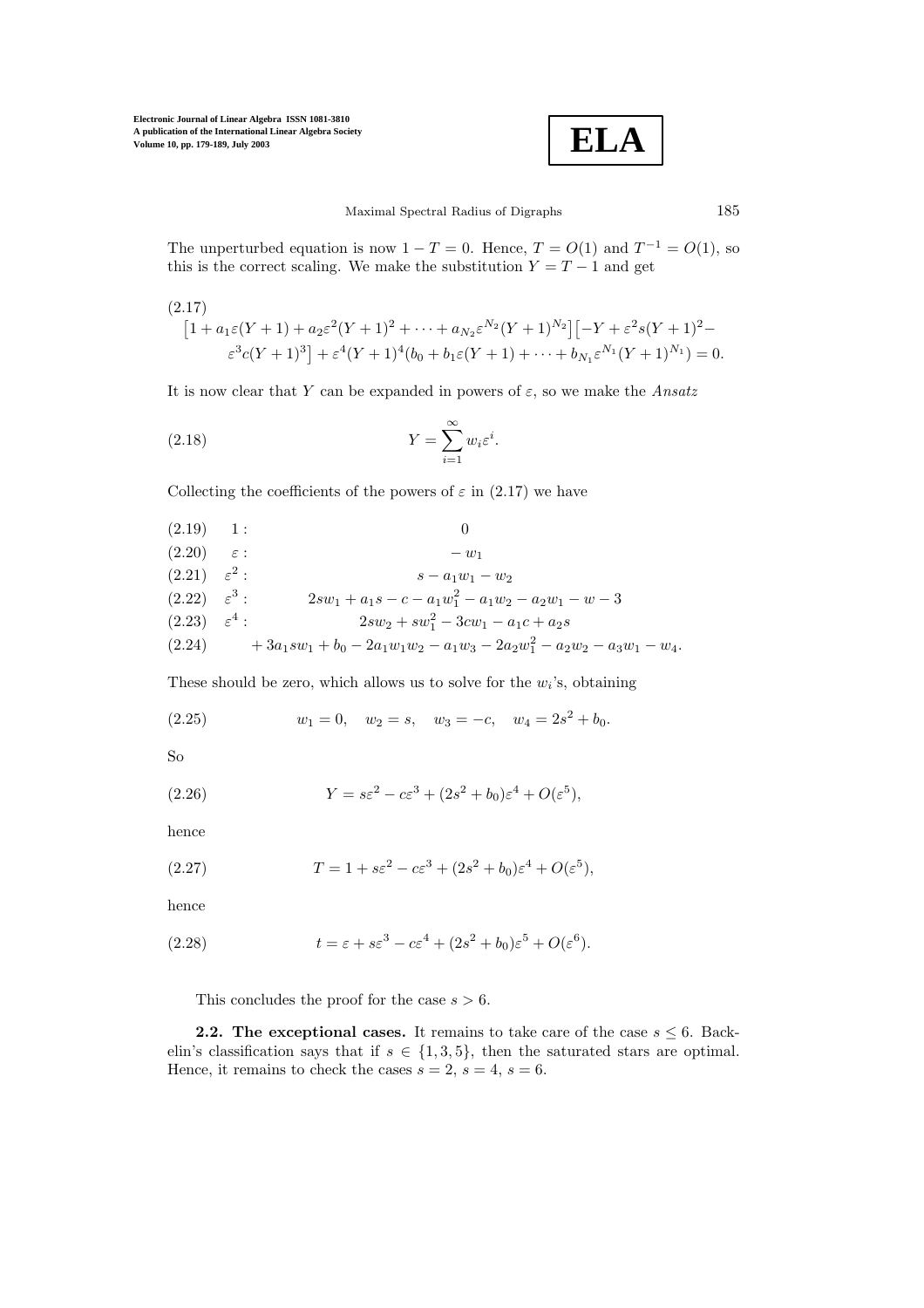**ELA**

## 186 J.Snellman

**2.2.1.**  $s = 2$ . For  $s = 2$  there are two non-isomorphic graphs R, namely



corresponding to matrices  $M_1 = \begin{bmatrix} 1 & 1 \\ 0 & 0 \end{bmatrix}$  and  $M_2 = \begin{bmatrix} 0 & 1 \\ 1 & 0 \end{bmatrix}$ . Recall that when  $M_1$  or  $M_2$ is subtracted from the bottom right corner of the  $(m+1)\times(m+1)$  matrix of all ones, the result should be weakly decreasing in rows and columns. We call the resulting matrices

(2.29) 
$$
A_1 = \begin{bmatrix} 1 & \cdots & 1 & 1 & 1 \\ \vdots & \vdots & \vdots & \vdots & \vdots \\ 1 & \cdots & 1 & 1 & 1 \\ 1 & \cdots & 1 & 0 & 0 \end{bmatrix}
$$
 and  $A_2 = \begin{bmatrix} 1 & \cdots & 1 & 1 & 1 \\ \vdots & \vdots & \vdots & \vdots & \vdots \\ 1 & \cdots & 1 & 1 & 0 \\ 1 & \cdots & 1 & 0 & 1 \end{bmatrix}$ .

The matrix  $A_2$  is not weakly decreasing in the last row, so it is not really necessary to continue with the calculations, but we proceed anyway in order to demonstrate how this is done. We have that

(2.30) 
$$
H_{M_1}(t) = H_{M_2}(t) = \frac{1+t}{1-t},
$$

so that

(2.31) 
$$
H_{A_1}(t) = H_{A_2}(t) = \frac{1}{\frac{1-t}{1+t} - m + 1} = \frac{1+t}{1 - tm - (m-1)t^2}.
$$

The smallest positive root of the denominator is

(2.32) 
$$
\frac{-m + \sqrt{m^2 + 4m - 4}}{2(m-1)},
$$

so the spectral radius is

(2.33) 
$$
\frac{2(m-1)}{-m+\sqrt{m^2+4m-4}}
$$

**2.2.2.**  $s = 4$ . From Backelin's classification we have that for  $s = 4$ , the digraph

.



with adjacency matrix  $\begin{bmatrix} 1 & 1 \\ 1 & 1 \end{bmatrix}$  has the most walks of length 2. This is in accordance with  $[6]$  where it is shown that the matrix  $(1.3)$  has maximal spectral radius among  $(0, 1)$ -matrices with  $(m + 1)^2 - 4$  ones.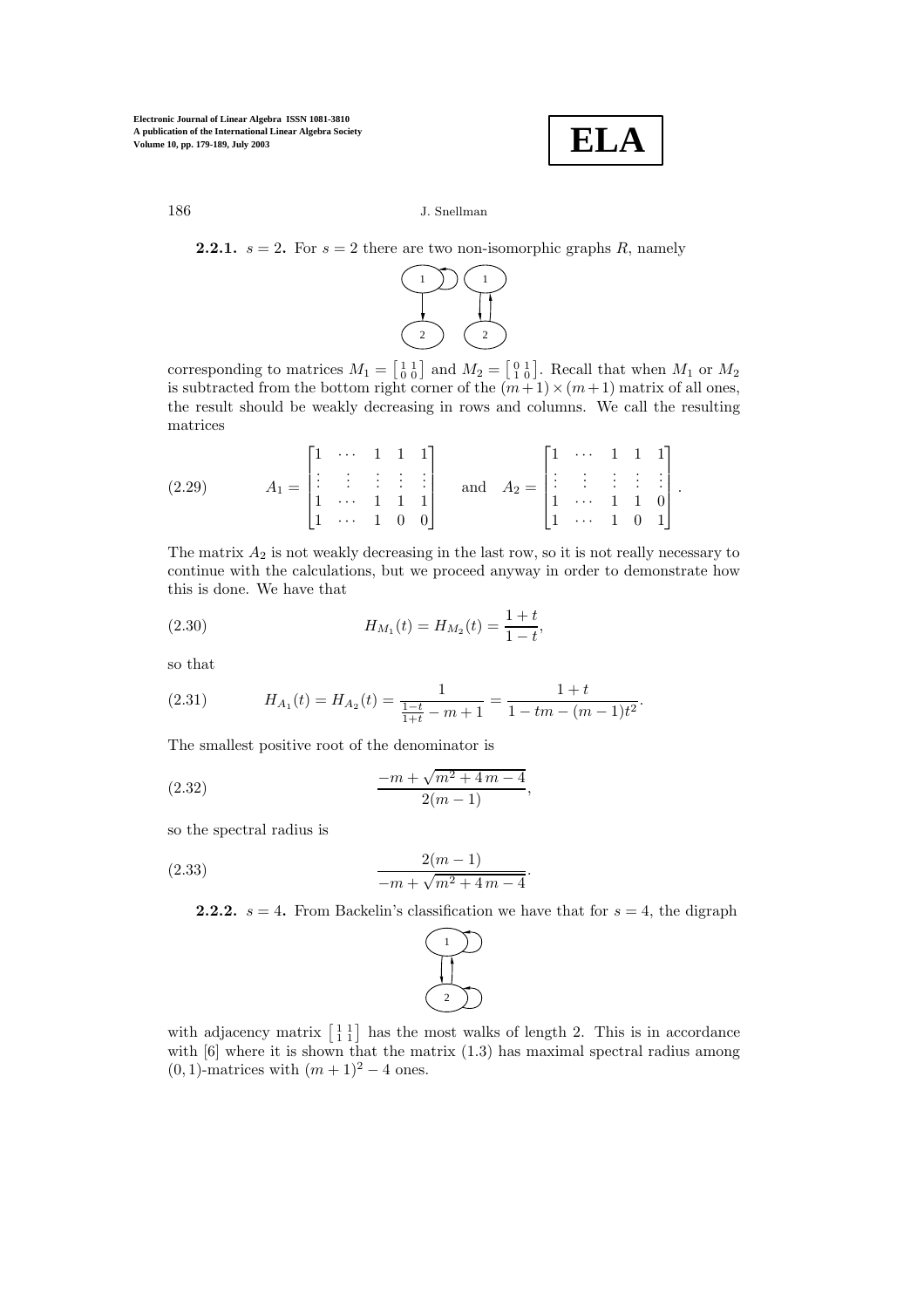

Maximal Spectral Radius of Digraphs 187



Fig. 2.2. Digraphs with 6 edges having maximal number of walks of length 2

**2.2.3.**  $s = 6$ . The remaining exceptional case in Backelin's classification is for  $s = 6$ . Then the digraphs in Figure 2.2, with adjacency matrices

(2.34) 
$$
M_1 = \begin{bmatrix} 1 & 1 & 1 & 1 \\ 1 & 0 & 0 & 0 \\ 1 & 0 & 0 & 0 \\ 0 & 0 & 0 & 0 \end{bmatrix}, \qquad M_2 = \begin{bmatrix} 1 & 1 & 1 \\ 1 & 1 & 0 \\ 1 & 0 & 0 \end{bmatrix}
$$

both have 14 of walks of length 2. Note that the first digraph is a saturated star. The relabeled complemented matrices are

$$
(2.35) \qquad A_1 = \begin{bmatrix} 1 & \cdots & 1 & 1 & 1 & 1 & 1 \\ \vdots & \vdots & \vdots & \vdots & \vdots & \vdots & \vdots \\ 1 & \cdots & 1 & 1 & 1 & 1 & 1 \\ 1 & \cdots & 1 & 1 & 1 & 1 & 0 \\ 1 & \cdots & 1 & 1 & 1 & 1 & 0 \\ 1 & \cdots & 1 & 0 & 0 & 0 & 0 \end{bmatrix}, \qquad A_2 = \begin{bmatrix} 1 & \cdots & 1 & 1 & 1 & 1 \\ \vdots & \vdots & \vdots & \vdots & \vdots & \vdots \\ 1 & \cdots & 1 & 1 & 1 & 1 \\ 1 & \cdots & 1 & 1 & 1 & 0 \\ 1 & \cdots & 1 & 0 & 0 & 0 \end{bmatrix}.
$$

The generating series for the complemented relabeled digraphs are

$$
(2.36) \quad H_{A_1}(t) = \frac{1+t-2t^2}{1-mt-mt^2+3t^2+2mt^3-6t^3} =: \frac{p_1(t)}{p_2(t)}
$$
  

$$
(2.37) \quad H_{A_2}(t) = \frac{1+2t-t^2-t^3}{1+t-mt+3t^2-2mt^2-2t^3+mt^3-2t^4+mt^4} =: \frac{q_1(t)}{q_2(t)}.
$$

Regarding the positive root of  $p_2(t)$  as a function of m, and expanding that function as a power series about infinity, we get

$$
r_1(m) := m^{-1} - m^{-2} + 7m^{-3} - 33m^{-4} + 191m^{-5} + O(m^{-6}),
$$

whereas the expansion of the positive root of  $q_2(t)$  is

$$
r_2(m):=m^{-1}-m^{-2}+7m^{-3}-33m^{-4}+196m^{-5}+O(m^{-6}).
$$

The first root is therefore slightly smaller for large m; the difference is *miniscule*, but *vive la différence*! In fact, since  $r_1(m) - r_2(m) < 0$  for large m, and  $r_1(4) - r_2(4) \approx$  $-0.003$ , it will suffice to show that  $p_2(t) = q_2(t) = 0$  has no solution to demonstrate that  $r_1(m) - r_2(m) < 0$  for  $m \geq 4$ , as shown in Figure 2.3. Using Macaulay 2 [10] we can verify that  $\{1\}$  is a Gröbner bases for the ideal generated by  $\{p_2(t), q_2(t)\}\$  in  $\mathbb{Q}(m)[t]$ . Hence  $p_2(t), q_2(t)$  are co-prime in  $\mathbb{Q}(m)[t]$ , so they can not have a common zero.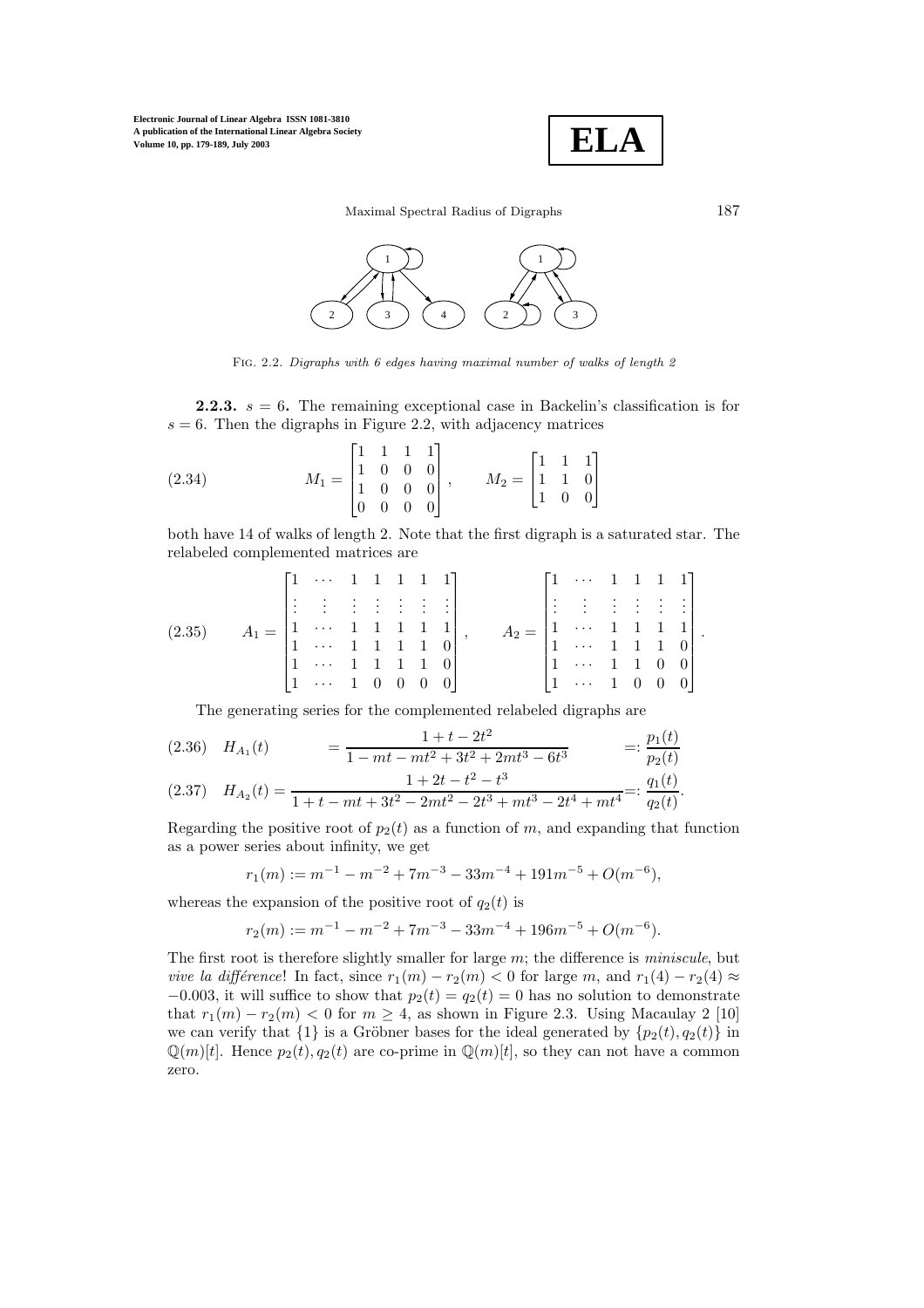

### 188 J.Snellman



FIG. 2.3. Difference  $r_1(m) - r_2(m)$  for  $4 \le m \le 10$ .

**2.3.** A note on the relation  $H_A(t)H_{\bar{A}}(-t)=1$ . The relation (2.4) was proved by Carlitz, Scoville and Vaughan in 1976 [5]. Gessel, in his PhD thesis [9], proved a sharper version, counting the number of walks starting in a specified subset of the set of vertices. Nice expositions of this are [4] and [3].

However, already in 1975 Fröberg [7] had showed that if  $R = \mathbb{C}\langle x_1, \ldots, x_n \rangle / I$ , where  $\mathbb{C}\langle x_1,\ldots,x_n\rangle$  is the free associate algebra on  $x_1,\ldots,x_n$ , and I is an ideal generated by monomials of degree 2, J the ideal generated by those quadratic monomials not in I,  $R' = \mathbb{C}\langle x_1,\ldots,x_n\rangle/J$ ,  $H_R(t)$  the Hilbert series of the graded algebra R and  $H_{R'}(t)$  the Hilbert series of  $R'$ , then

(2.38) 
$$
H_R(t)H_{R'}(-t) = 1.
$$

If G is a digraph on  $\{1,\ldots,n\}$ , then taking I to be the ideal generated by  $x_ix_j$  for all  $i, j$  such that  $i \rightarrow j$  is *not* a directed edge in G, we recover (2.4).

More abstractly, since the ring R' is the *Koszul dual* of R,  $(2.38)$  follows. This point of view is explored by Reiner in [11].

### **REFERENCES**

- [1] Jörgen Backelin. On non-commutative correspondences to a theorem of Macaulay. Research Reports in Mathematics 2/1995, Department of Mathematics, Stockholm University, 1995.
- [2] R.A. Brualdi and A.J. Hoffman. On the Spectral Radius of (0,1)-Matrices. Linear Algebra and its Applications, 65:133–146, 1985.
- [3] Winfried Bruns. Algebraic and combinatorial reciprocity laws. Lecture notes for a workshop on commutative algebra, ICTP, Trieste, Italy, 1994.
- [4] Winfried Bruns, Jürgen Herzog, and Udo Vetter. Syzygies and Walks. Commutative Algebra. (Trieste 1992), 36–57, World Sci.Publishing, River Edge, NJ, 1994.